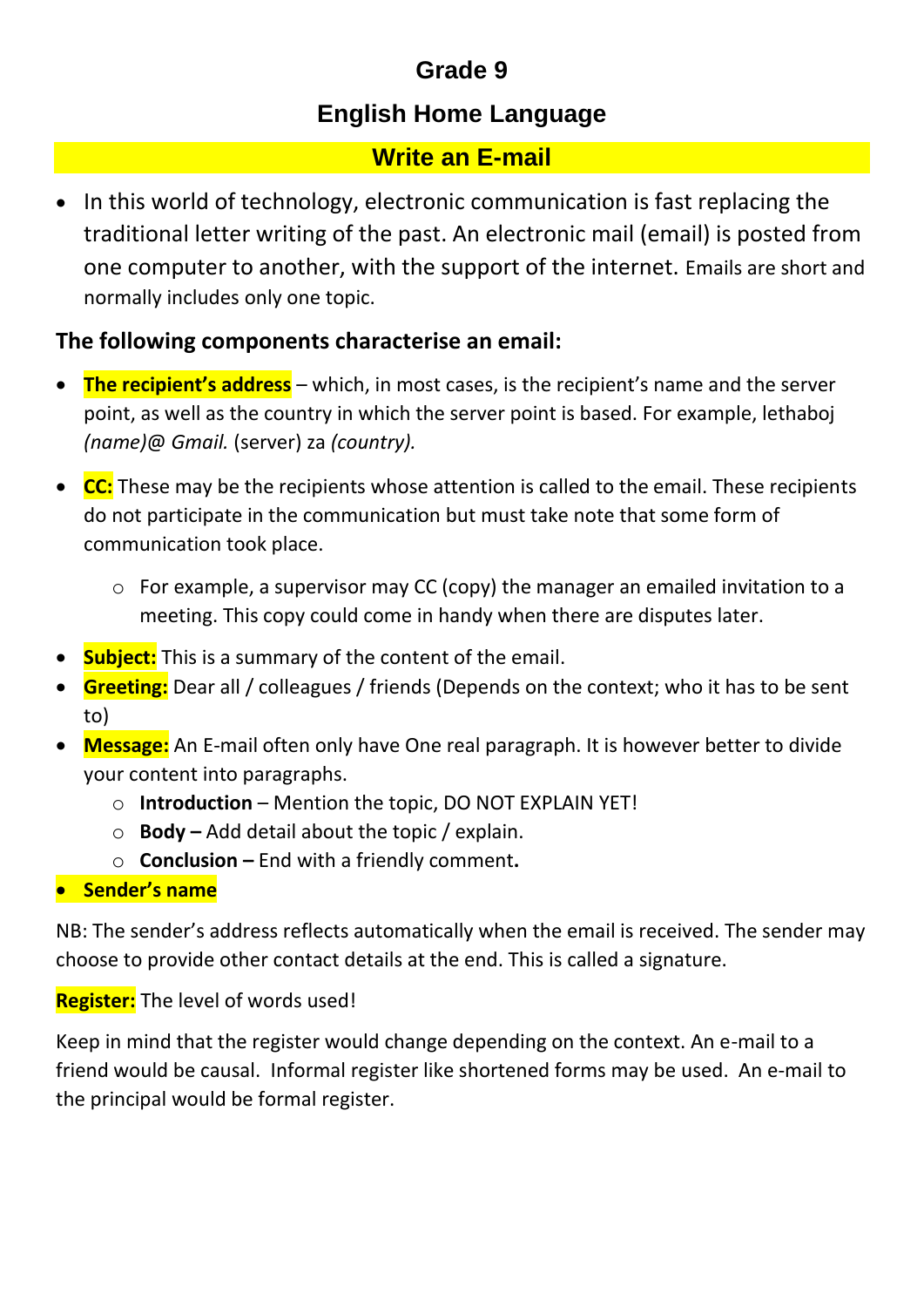|                                               |                                                                                         | <b>FORMAL LANGUAGE</b>                                                                                                                                                                                 |                                                                            | <b>INFORMAL LANGUAGE</b>                                                                                                                                      |  |
|-----------------------------------------------|-----------------------------------------------------------------------------------------|--------------------------------------------------------------------------------------------------------------------------------------------------------------------------------------------------------|----------------------------------------------------------------------------|---------------------------------------------------------------------------------------------------------------------------------------------------------------|--|
|                                               | $\bullet$<br>$\bullet$<br>$\bullet$<br>$\bullet$<br>$\bullet$<br>$\bullet$<br>$\bullet$ | No abbreviations<br><b>Grammatically correct</b><br>Wider range of word choice<br>Complex or technical<br>vocabulary<br>Impersonal tone, passive<br><b>Objectivity Pronouns</b><br>Tends to be factual | $\bullet$<br>$\bullet$<br>$\bullet$<br>$\bullet$<br>$\bullet$<br>$\bullet$ | conversational/colloquial<br>Uses shortened forms<br>Sentence structure is not so rigid<br>Common vocabulary<br><b>I = INTROSPECTION</b><br>Subjective stance |  |
| <b>Example:</b><br><b>Recipient's Address</b> |                                                                                         |                                                                                                                                                                                                        |                                                                            |                                                                                                                                                               |  |
| TO:                                           | lethaboj@gmail.com                                                                      |                                                                                                                                                                                                        |                                                                            |                                                                                                                                                               |  |
| CC:                                           |                                                                                         | victoriak@yahoo.com dumaneS@msn.com                                                                                                                                                                    |                                                                            |                                                                                                                                                               |  |
| CLIDIECT.                                     |                                                                                         | Thandi Curact Civtoon                                                                                                                                                                                  |                                                                            |                                                                                                                                                               |  |

**Greeting SUBJECT:** Thandi Sweet Sixteen Hi everyone **What is the E-mail about? (Short not a complete sentence)**

We are having a party for Thandi to celebrate her sixteenth birthday at our new house. It is not furnished yet – but that means there's a lot of space for dancing! **INTRODUCTION**



### **Register:** Informal

- Contractions used there's (There is)
- Common vocabulary
- Conversational tone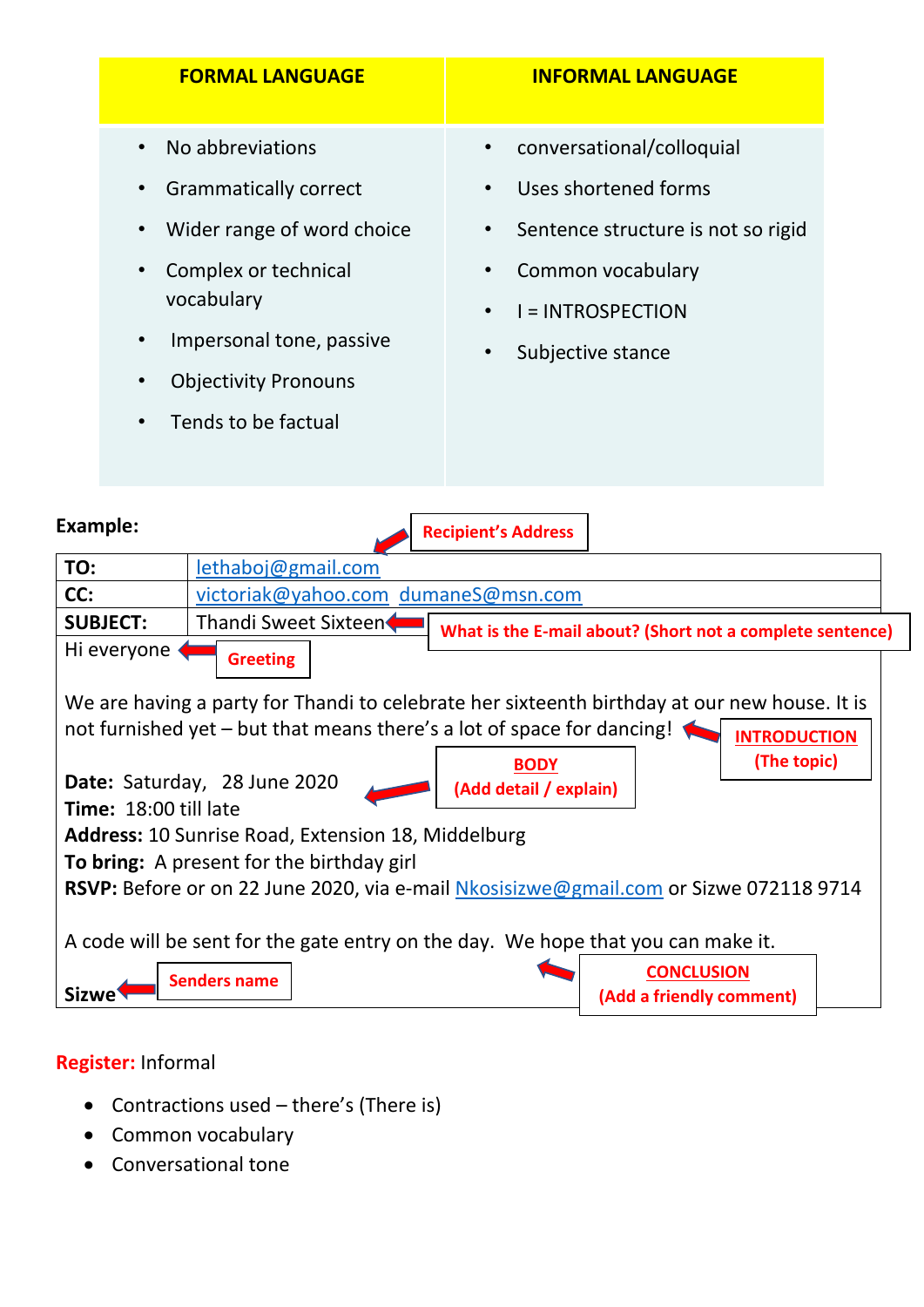#### **ACTIVITY**

Your school is hosting their annual prize giving ceremony on 18 July 2020. As a member of the function committee you have been tasked with sending the invitations via email to the awardees parents. The word count is 100-120 words

Please include the following details in your email.

- **The recipient's address** For example, lethaboj *(name)*@ *Gmail.* (server) za *(country).*
- **CC:**
- **Subject:** Topic of the email
- **Greeting:** Dear … (Depends on the context; who it has to be sent to)
- **Message:**
	- o **Introduction** Mention the name of the ceremony, the venue, date and time.
	- o **Body –** Add detail about the function, who will be the guest speaker? Mention the procedure of the event. (Arrival time, duration, where learners should go)
	- o **Conclusion –** Add a last-minute detail like there will be a photographer or remember to bring the attached admission slip**.**
- **RSVP:** The date by which they should respond. Add who they should contact to confirm or decline their attendance. Give a response email or cell phone number.
- **Admit:** How many people many family members may attend (2)
- **Dress code:** semi-formal / formal / smart-casual

### **Sender's name: Yours sincerely and your name/ surname and designation (Organiser)**

#### **EXAMPLE:**

| TO:                           | ijjane@gmail.com             |  |  |
|-------------------------------|------------------------------|--|--|
| CC:                           | khumalo@yahoo.com            |  |  |
| SUBJECT:                      | Mbuya Annual Achiever Awards |  |  |
| $\Gamma$ Decay C:n/A Agaletas |                              |  |  |

Dear Sir/Madam

We have pleasure in inviting you to our annual prize-giving ceremony of Mbuya High School on 24 May 2020 at 18:00 in the Agricultural hall. We are delighted to inform you that your child …………… (child's name and surname), will be receiving prizes for both academic and general achievements.

It is a great honour to confirm that this year our guest speaker / master of ceremonies is ……… (Profession)…………..(name and surname). Please join us in extending a warm welcome to her/him on the evening.